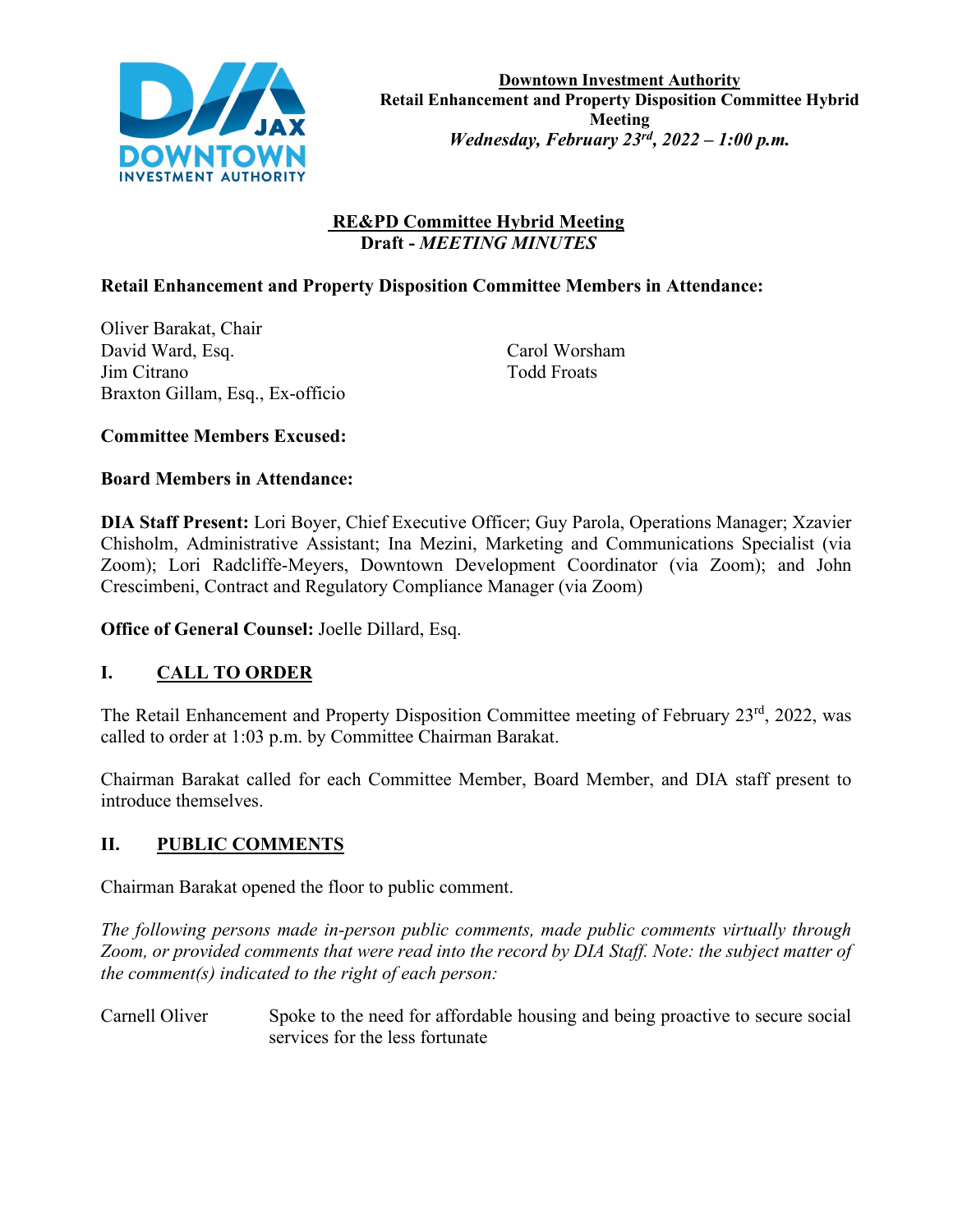Downtown Investment Authority Retail Enhancement and Property Disposition Committee Meeting, February 23, 2022 Page 2 of 5

### **III. FEBRUARY 11, 2022 RETAIL ENHANCEMENT AND PROPERTY DISPOSITION COMMITTEE MEETING MINUTES APPROVAL**

Having called for corrections or other edits by his fellow committee members and after receiving none, Chairman Barakat asked for a motion and second on the item.

**Motion**: Committee Member Citrano moved to approve the minutes as presented

**Seconded:** Committee Member Ward seconded the motion

**Vote: Aye: 6 Nay: 0 Abstain: 0**

### **THE MOTION PASSED UNANIMOUSLY 6-0-0.**

## **IV. RIVERFRONT PLAZA DEVELOPMENT PAD DISPOSITION TERMS**

CEO Boyer spoke to the proposed Riverfront Plaza development pad notice of disposition terms, as modified at the previous REPD committee meeting.

- Added language to express that in addition to the option of a fee simple purchase, a ground lease is also an option and that points may be awarded for ground leases of less than 99 years.
- Added language to refine and add descriptive language to better communicate the private development pad versus park space.
- Perkins & Will suggests that the elevated 20-40 ft restaurant, retail and open plaza space overlooking the park should be made 20-44 ft to accommodate the higher floor plan of a first level garage.
- Clarification that the high-rise building be parallel and adjacent to the Main Street bridge.
- Noted the Mixed-Use Requirements versus Optional Considerations.
- Refined language in Section 8 to more clearly communicate the desire for high quality architectural design and materials.
- Refined language in Section 10 to more clearly communicate the type of prior experience the Development Team should possess.
- Added language to explain the scoring criteria
- Suggested revising the language in Section 2.b to say "substantial completion of the design and construction documents by Summer 2022" so that it's less explicit.
- Changed the elevation in Section 3.iv from 50' to 56'
	- **Motion**: Committee Member Gillam moved to approve the terms with staff recommendations

**Seconded:** Committee Member Ward seconded the motion

Chairman Barakat called for comments from the committee.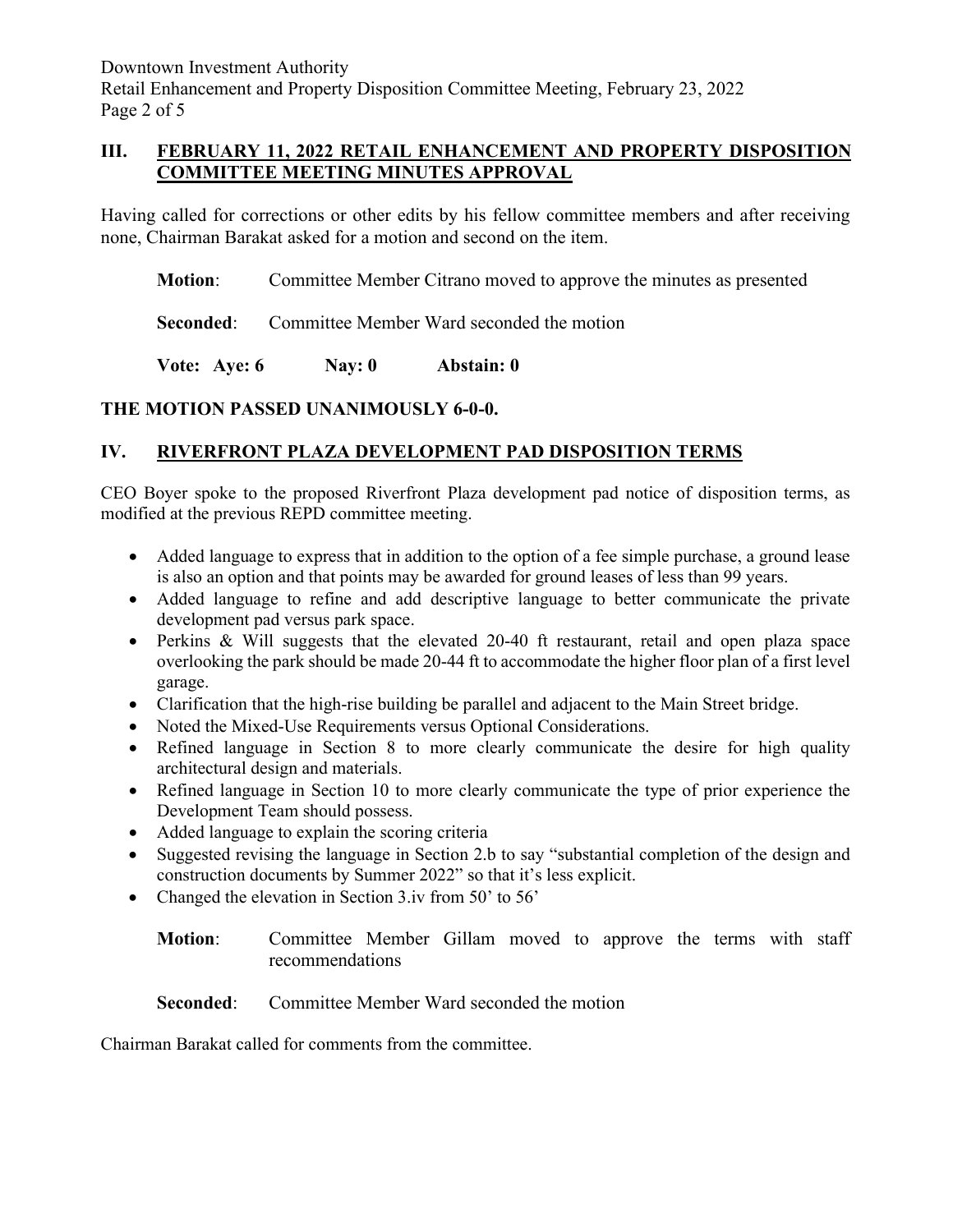Downtown Investment Authority Retail Enhancement and Property Disposition Committee Meeting, February 23, 2022 Page 3 of 5

Responding to a question from Committee Member Froats regarding the benefits of a ground lease, CEO Boyer stated that a ground lease provides an opportunity for the City to recover the property and be a part of the conversation to redirect and redevelop the property in the future.

CEO Boyer clarified for Committee Member Ward that it is possible to have a ground lease for more than 99 years but that it would not be likely.

Committee Member Ward suggested picking a hard date for the substantial completion of construction and design documents. CEO Boyer stated that Perkins & Will have communicated potential delays and she does not what that date should be. Adding that, she only wants to communicate that development should move rapidly. CEO Boyer agreed to a September  $1<sup>st</sup>$  substantial completion date.

Committee Member Worsham suggested adding language to Section 11.v clarifying what is expected in the post completion management plan.

Committee Member Citrano suggested leaving the construction language in Section 11.p.i.

CEO Boyer suggested using "non-restaurant retail" in Section 4.a.i. and clarified that residential is not discounted.

Committee Member Worsham asked if any thought has been given to including restaurant parameters. CEO Boyer responded that she does not believe it should be a requirement, but the proposals should include their intentions with the restaurant.

Responding to a question from Chairman Barakat regarding the retail along the civic stairs, CEO Boyer spoke to the feedback she has gotten from developers who have been attempting to design the site, noting that it is confined and could have restricted circulation due to how tight the space is.

### **The following revisions will be made to the Disposition Terms:**

- Insert "non-restaurant retail" language
- Retain the construction language in Section 11.p.i
- Add language for the Post completion management plan
- Add language for the developers' intentions with the restaurant (e.g., type of restaurant, operating hours, etc.)

Chairman Barakat called for comments on the Scoring Criteria.

CEO Boyer clarified the amount of total points and provided an overview of the Scoring Criteria as revised at the last REPD committee meeting.

CEO Boyer suggested, and Chairman Barakat agreed, to remove "Sky Terrace" so that it reads "…of the riverfront on Civic Stairs levels" under the Project Development and Design section.

CEO Boyer clarified for Committee Member Worsham that up to 50 points can be deducted for the "Failure to design…" component under Project Development and Design. The committee agreed to provide a clear explanation of the item for the evaluation committee and change the language to "5 to 50."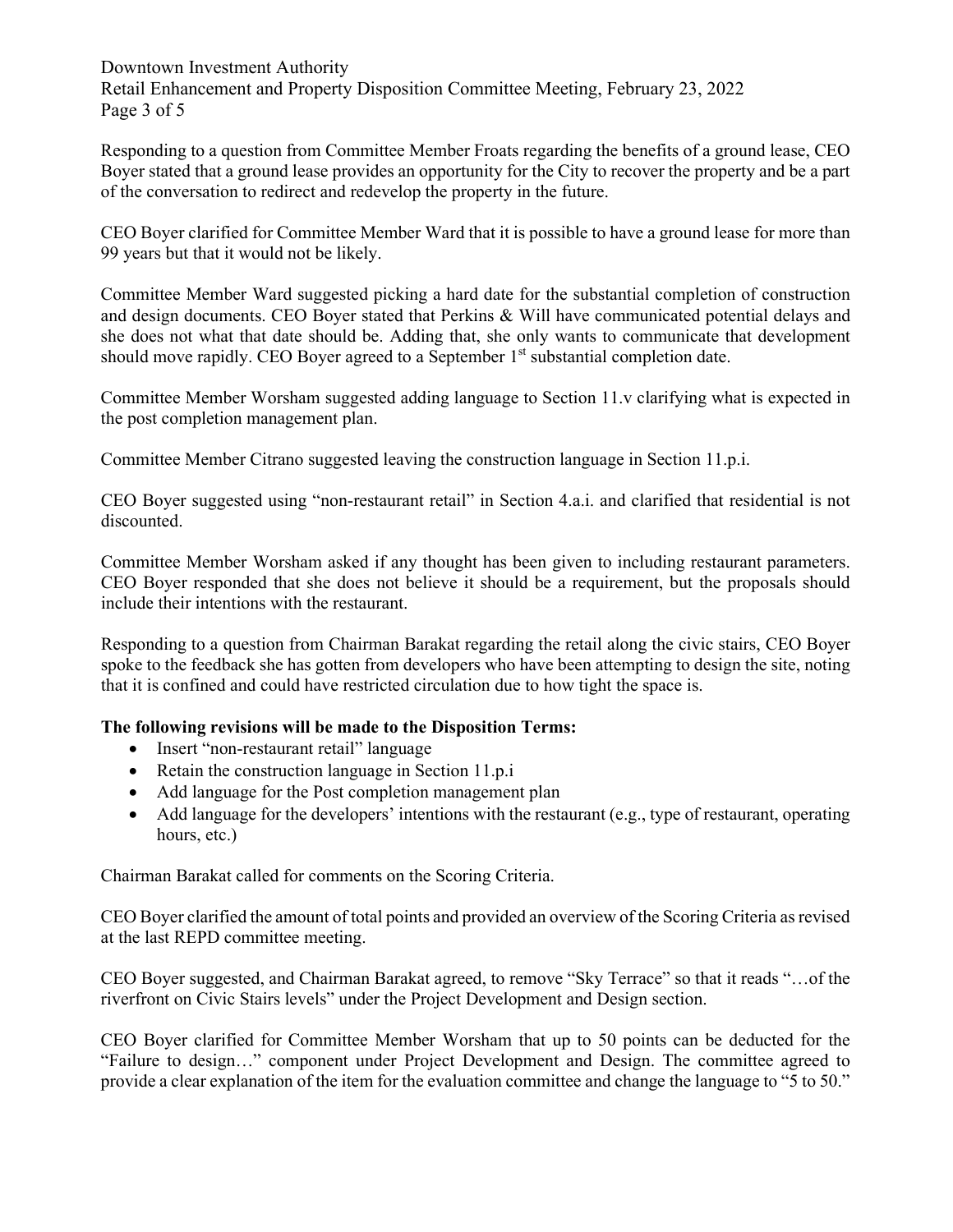Downtown Investment Authority Retail Enhancement and Property Disposition Committee Meeting, February 23, 2022 Page 4 of 5

#### **The following revisions will be made to the Scoring Criteria:**

- Remove "Sky Terrace" so that it reads "…of the riverfront on Civic Stairs levels" under the Project Development and Design section.
- Provide a clear explanation of the item beginning "Failure to design…" under Project Development and Design for the evaluation committee and change the associated points to "minus" 5 to 50."

Chairman Barakat called upon CEO Boyer to present the Broker Timeline.

CEO Boyer provided an overview of the timeline.

Chairman Barakat commented that the developer would have from May  $18<sup>th</sup>$  to September  $1<sup>st</sup>$  to complete construction designs.

Committee Member Gillam urged CEO Boyer to communicate to the developers the silence period through May  $18<sup>th</sup>$  so that there is no confusion.

CEO Boyer clarified for Committee Member Gillam that the points for the ground lease would be added in the Economic Benefit section. CEO Boyer agreed to provide an explanation to both the respondents and the evaluation committee.

**Motion**: Committee Member Gillam moved to amend the motion to add the proposed revisions to the terms and scoring criteria

**Seconded:** Committee Member Froats seconded the motion

Chairman Barakat called for a vote.

**Vote: Aye: 6 Nay: 0 Abstain: 0**

### **THE AMENDMENT TO THE MOTION PASSED UNANIMOUSLY 6-0-0.**

Chairman Barakat called for discussion. Seeing none, Chairman Barakat called for a vote on the motion as amended.

**Vote: Aye: 6 Nay: 0 Abstain: 0**

### **THE MOTION PASSED UNANIMOUSLY 6-0-0.**

### **V. OLD BUSINESS**

None.

#### **VI. NEW BUSINESS**

None.